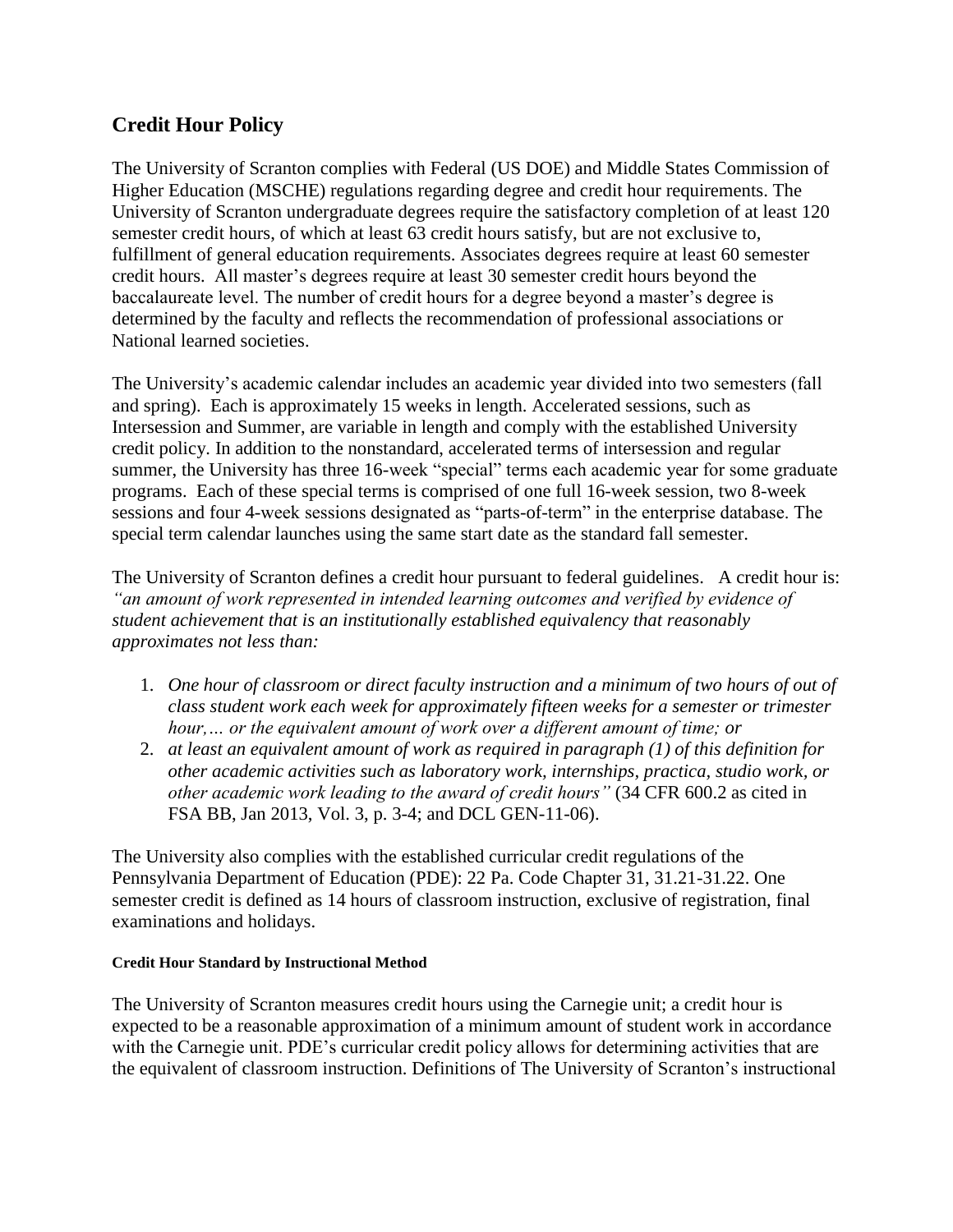methods appear below. For purposes of the definitions below, 50 Carnegie minutes equals 1 hour.

Lecture: courses with multiple students that meet to engage in various forms of group instruction under the direct supervision of a University faculty member. One lecture, seminar, or discussion credit hour represents 1 hour per week of scheduled class/seminar time and a minimum of 2 hours of student preparation time. Lecture courses are typically offered in accordance with the University's standard block schedule.

## **Lecture Hours Per Credit**

| <b>Credits</b><br><b>Awarded</b> | <b>Minimum</b><br><b>Contact Time</b><br>Per Week<br>(excluding<br>final exams) | <b>Minimum</b><br><b>Contact Time</b><br>Per Week in<br><b>Carnegie Hour</b><br><b>Minutes</b><br>(excluding final<br>exams) | <b>Total Instruction</b><br>Time for a<br><b>Standard</b><br>Semester[1]<br>(excluding final<br>exams) | <b>Minimum Total</b><br><b>Instruction Time</b><br>for a Standard<br><b>Semester in</b><br><b>Carnegie Hour</b><br><b>Minutes (including</b><br>final exams) |
|----------------------------------|---------------------------------------------------------------------------------|------------------------------------------------------------------------------------------------------------------------------|--------------------------------------------------------------------------------------------------------|--------------------------------------------------------------------------------------------------------------------------------------------------------------|
|                                  | 1 hour                                                                          | 50 minutes                                                                                                                   | 14 hours                                                                                               | <b>820 minutes</b> $[i.e.,700]$<br>minutes of teaching $+120$<br>minutes of final exams]                                                                     |
| $\overline{2}$                   | 2 hours                                                                         | 100 minutes                                                                                                                  | 28 hours                                                                                               | 1520 minutes $_{[i.e.,]}$<br>1400 minutes of teaching $+$<br>120 minutes of final exams]                                                                     |
| 3                                | 3 hours                                                                         | 150 minutes                                                                                                                  | 42 hours                                                                                               | $ 2220$ minutes [i.e.,<br>2100 minutes of teaching $+$<br>120 minutes of final exams]                                                                        |
| 4                                | 4 hours                                                                         | 200 minutes                                                                                                                  | 56 hours                                                                                               | 2920 minutes $_{[i.e.,]}$<br>2800 minutes of teaching $+$<br>120 minutes of final exams]                                                                     |

[1] Standard semester at The University of Scranton is 14 weeks of direct teaching plus 2 literal hours (120 minutes) of final exams. The University considers the "one hour of direct faculty instruction" within the Carnegie unit to be 50 minutes, rather than a literal 60 minutes per hour.

**Laboratory and Studio:** courses with a focus on experimental learning under the direct supervision of a University faculty member wherein the student performs substantive work in a laboratory or studio setting. One laboratory credit hour represents 1-2 hours per week of scheduled supervised laboratory work and a minimum of 2 hours of student preparation time.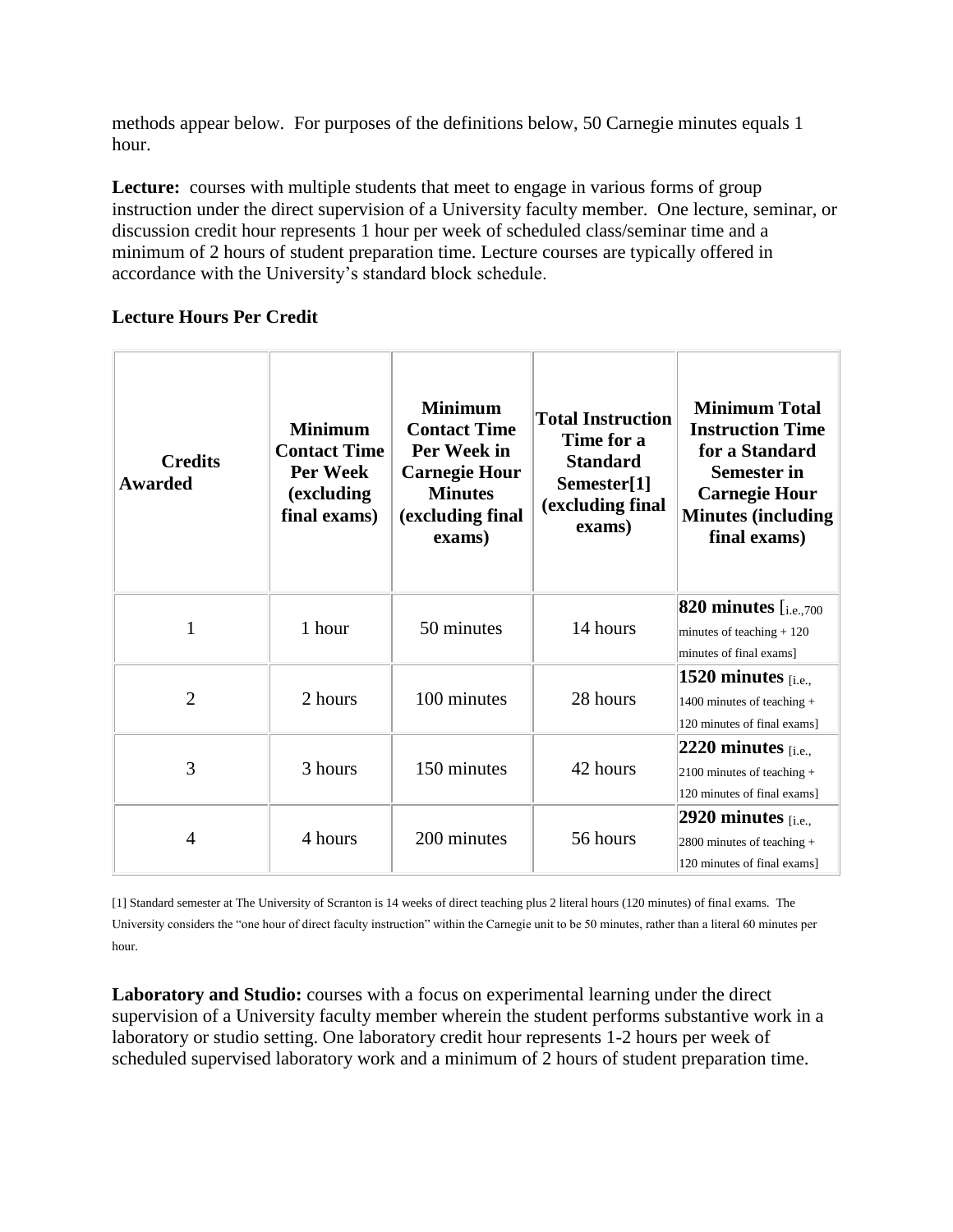**Practicum:** a practicum provides students with the opportunity to practice and enhance skills that they have acquired in previous coursework. Practicum coursework may include a mix of didactic, group supervision and clinical hours. One practicum hour is equivalent to approximately 3 or more hours of work per week for 14 weeks.

**Education Practica:** Student Teaching Practicum: supervised student teaching representing 3 lecture hours and at least 30 classroom hours each week for 14 weeks.

**Internships, Clinical/field experience, Residencies, Externships:** courses developed for independent learning or experience involving directed and/or self-directed and often off-site learning. The content and learning outcomes are determined by the supervising faculty and the work supervisor at the cooperating site, both of whom must judge and certify different aspects of student's work and completion of agreed upon outcomes and assessment of those outcomes. The University requires a minimum of 14 hours of work for each credit hour earned in these types of experiences.

**Accelerated Courses:** courses offered in terms of length less than a traditional semester. These courses offer the same semester credit hours as traditional semester-length classes. Within the shortened time-frame, accelerated courses must meet the minimum contact hour requirements of the lecture format and the expectations of student preparation time equal that of a lecture course.

**Experiential Learning:** credit for experiential learning may be granted to individuals who submit evidence of learning equivalent to University level course objectives/learning outcomes. Considered evidence may include portfolios, summaries of learning experiences, letters from supervisors, CLEP, Excelsior College Examination, ACE-approved credit, portfolio credit, and PONSI credit and/or other materials that clearly illustrate achievement of each course learning outcome. Credit for experiential learning must be comparable in scope, content, academic rigor and student study time as courses offered in a lecture format.

**Independent Study:** courses of study in which a University faculty member regularly interacts and directs student outcomes with periodic contact. Students must illustrate achievement of the independent study course objectives/learning outcomes in order to receive credit. The student must interact with the faculty member on a regular and substantive basis to assure progress within the course. Semester hour credit awarded must be comparable in scope, content, academic rigor and student study time as courses offered in a lecture format.

**Hybrid:** Hybrid courses are a combination of face-to-face and online distance learning methods. Contact time is satisfied through face-to-face instruction as well as other methods, such as, but not limited to: a) regular online instruction or interaction with a faculty member once a week for each week the course runs; b) academic engagement through interactive tutorials, group discussions moderated by faculty, virtual study/group projects, engaging with class peers, journals, web-links, discussion board exchanges, chat room activities, blogs, on-line quizzes/exams, video conference, email correspondence, conference calls, etc. c.) computer tutorials graded and reviewed by faculty. Minimum student preparation time expectations equal that of a lecture course.